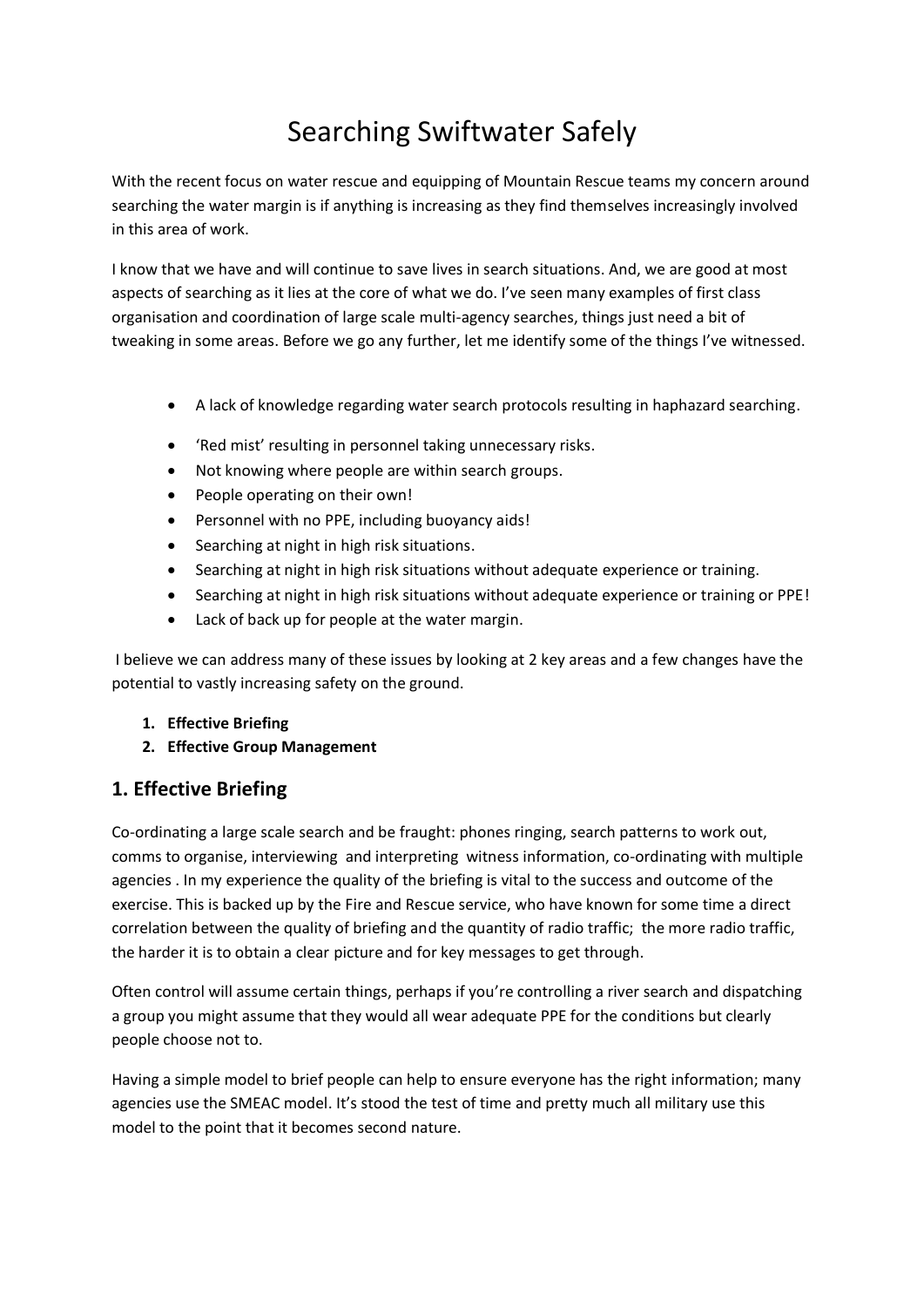#### **SMEAC**

- Situation
- Mission
- Execution
- Administration
- Command, Control and Communication

By writing this information down, groups in the field have something to refer to. Having briefing sheets prepared on waterproof paper ensures you've always got the briefing sheets to hand (drop me an email for blank printable copies).

**Mission** - What are **you** (specific team you are briefing)going to do?<br>Example: Your job is to carry out a hasty search from GR467874 -<br>GR558999 Execution – (the plan)How will we deal with it? How many? For how<br>long?<br>Example:4 people. Hasty search aim to be at GR558999 in 60 minutes<br>then report back<br>One searcher, one comms, 2 back up. Group leader(name) **Administration** - What gear? Food, Water & rest?<br>Example: Food available at … take full swiftwater PPE, throwlines,<br>radios, phone, map,

**Command & Communications & clarification** - Where will the<br>command post be? What communication system?<br>Control is situated at Sedbergh fire station, relay based at… 'ask for<br>radio relay' phone number 01367 27653 comms cha

When briefing groups it is particularly important to **allocate a sub group leader** for each river group. Ensure group members know who this is. Make that person responsible for both communication and the overall safety of the group.

#### **Other thoughts:**

- Ensure the group have a model search pattern.
- In no circumstances should people be deployed to riverside searches on their own, or without Buoyancy Aids, I'd like to see people wearing helmets and carrying throwlines.
- Many teams now have basic kit. Don't let lack of kit be an excuse, know where additional resources are and call them in as soon as possible.

#### Typically searches are undertaken as either a **hasty search**, or an **effective search**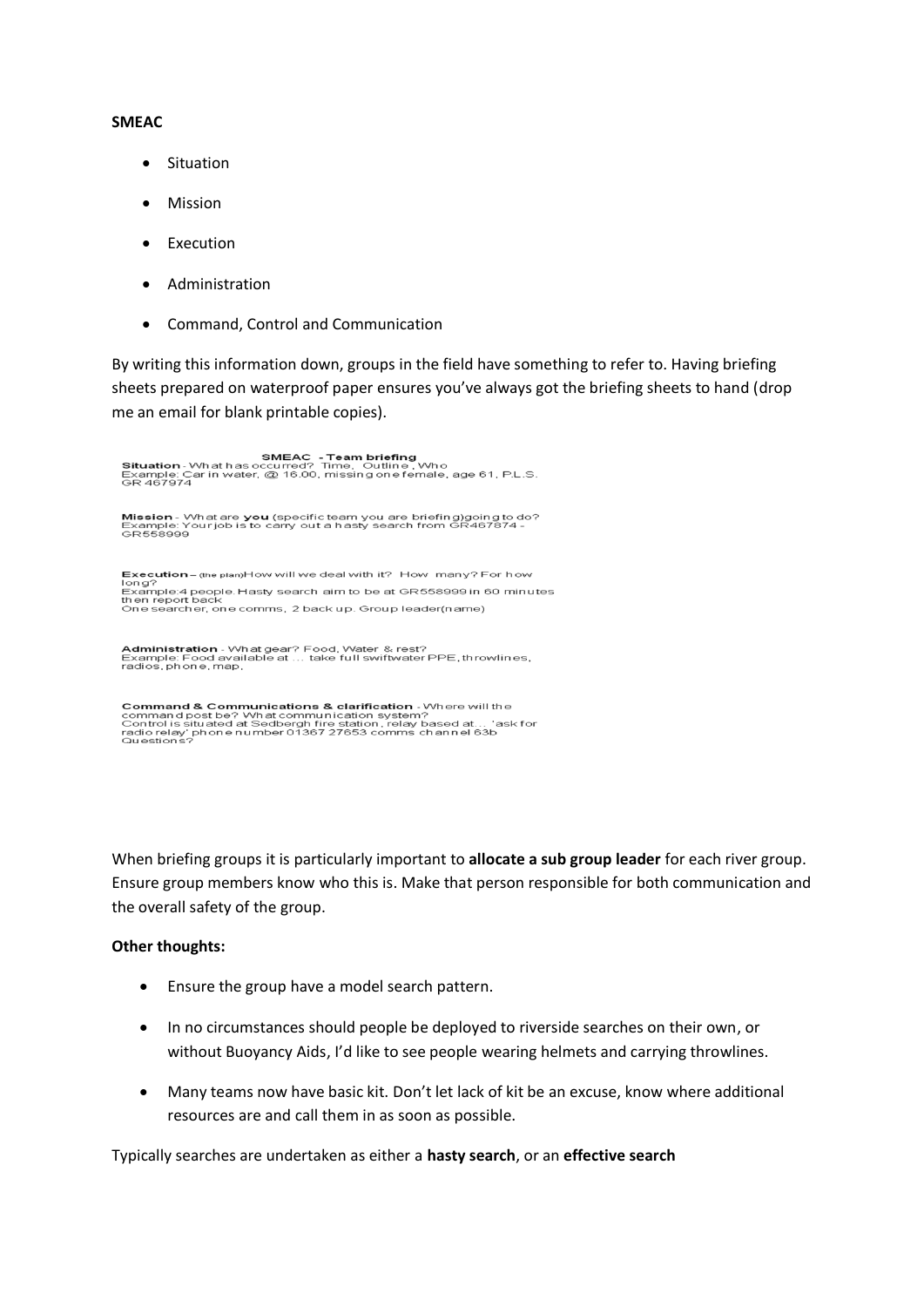Hasty searches – urgent searches to locate someone alive. Realistically these teams are someone's best hope if they are in the water or on a disappearing island, as the water rises around them. If you're dispatched on a hasty search you're going to be moving fast, you're going to be breathing hard or out of breath, it would be really good to be wearing full swiftwater PPE.

Effective searches – leaving no stone unturned so you can categorically say an area has been covered. Slower in nature.

# **2. Group Management**

So we've got a sub group leader, I'd super strongly recommend that you have a **waterside briefing before you to start to search.** This might be 2 minutes just to check that everyone knows how they are going to operate. **These 2 minutes make all the difference.**

## For example

"Right John you're going to be searcher, Tim and Sarah downstream backup. We want you about 50 metres behind us, I'll be next to john handling comms, if feel a section is too risky we going just walk around"



### Search patterns

If you don't have system, the one shown in the photo works really, really well.

In this format everyone is in support of the searcher. Some teams deploy the searcher in striped down kit so they have a fighting chance if they fall in, others deploy in full swiftwater rescue kit. Often there is a huge amount of kit within an hour of your base; don't try to handle things on your own.